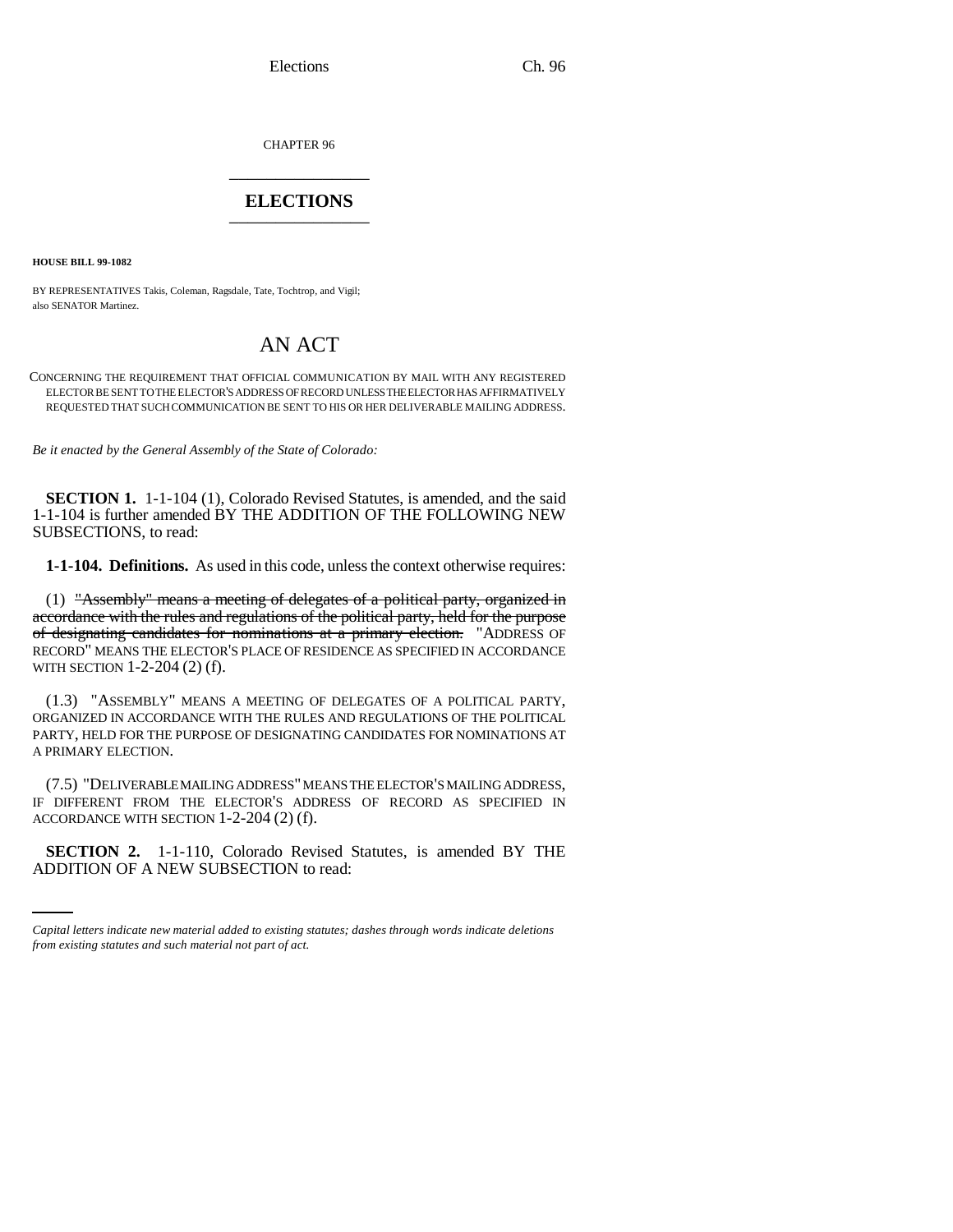**1-1-110. Powers of the county clerk and recorder and deputy.** (4) (a) FOR ANY ELECTOR REGISTERED AFTER THE EFFECTIVE DATE OF THIS SUBSECTION (4), ANY COMMUNICATION BY MAIL FROM THE COUNTY CLERK AND RECORDER TO ANY REGISTERED ELECTOR PURSUANT TO THIS TITLE, INCLUDING, BUT NOT LIMITED TO, A VOTER INFORMATION CARD PROVIDED PURSUANT TO SECTION 1-5-206 OR AN ELECTOR INFORMATION CARD PROVIDED PURSUANT TO SECTION 1-2-605, SHALL BE SENT TO THE ELECTOR'S ADDRESS OF RECORD UNLESS THE ELECTOR HAS REQUESTED THAT SAID COMMUNICATION BE SENT TO HIS OR HER DELIVERABLE MAILING ADDRESS PURSUANT TO SECTION 1-2-204 (2) (k).

(b) FOR ANY ELECTOR REGISTERED AS OF THE EFFECTIVE DATE OF THIS SUBSECTION (4), WHO HAS PROVIDED THE COUNTY CLERK AND RECORDER BOTH AN ADDRESS OF RECORD AND A DELIVERABLE MAILING ADDRESS BUT HAS NOT INDICATED A MAILING PREFERENCE, ANY COMMUNICATION BY MAIL FROM THE COUNTY CLERK AND RECORDER TO ANY REGISTERED ELECTOR PURSUANT TO THIS TITLE, INCLUDING, BUT NOT LIMITED TO, A VOTER INFORMATION CARD PROVIDED PURSUANT TO SECTION 1-5-206 OR AN ELECTOR INFORMATION CARD PROVIDED PURSUANT TO SECTION 1-2-605, SHALL BE SENT TO THE ELECTOR'S DELIVERABLE MAILING ADDRESS.

**SECTION 3.** 1-2-204 (2) (f), Colorado Revised Statutes, is amended, and the said 1-2-204 (2) is further amended BY THE ADDITION OF A NEW PARAGRAPH, to read:

**1-2-204. Questions answered by elector.** (2) In addition, each eligible elector shall be asked, and the elector shall correctly answer, the following:

(f) The elector's DELIVERABLE mailing address if different from the elector's residential address OF RECORD;

(k) WHETHER ANY COMMUNICATION BY MAIL FROM THE COUNTY CLERK AND RECORDER TO SUCH ELIGIBLE ELECTOR, INCLUDING, BUT NOT LIMITED TO, A VOTER INFORMATION CARD PROVIDED PURSUANT TO SECTION 1-5-206 OR AN ELECTOR INFORMATION CARD PROVIDED PURSUANT TO SECTION 1-2-605, SHOULD BE SENT TO THE ELECTOR'S DELIVERABLE MAILING ADDRESS.

**SECTION 4.** 1-2-605 (1) (a), (5), (6) (b), and (7), Colorado Revised Statutes, are amended to read:

**1-2-605. Canceling registration.** (1) (a) Any county clerk and recorder communication by mail with all active registered electors shall be in the form of an elector information card, including but not limited to the registered elector's name and address, precinct number, and polling place, and shall be mailed by forwardable mail TO THE ELECTOR'S ADDRESS OF RECORD UNLESS THE ELECTOR HAS REQUESTED THAT SAID CARD BE SENT TO HIS OR HER DELIVERABLE MAILING ADDRESS PURSUANT TO SECTION 1-2-204 (2) (k).

(5) If a mail ballot that was mailed PURSUANT TO THE REQUIREMENTS OF THIS ARTICLE to the voting address of an elector who has been deemed "Active" is returned to the county clerk and recorder by the United States postal service as undeliverable, the county clerk and recorder shall send the elector TO THE ELECTOR'S ADDRESS OF